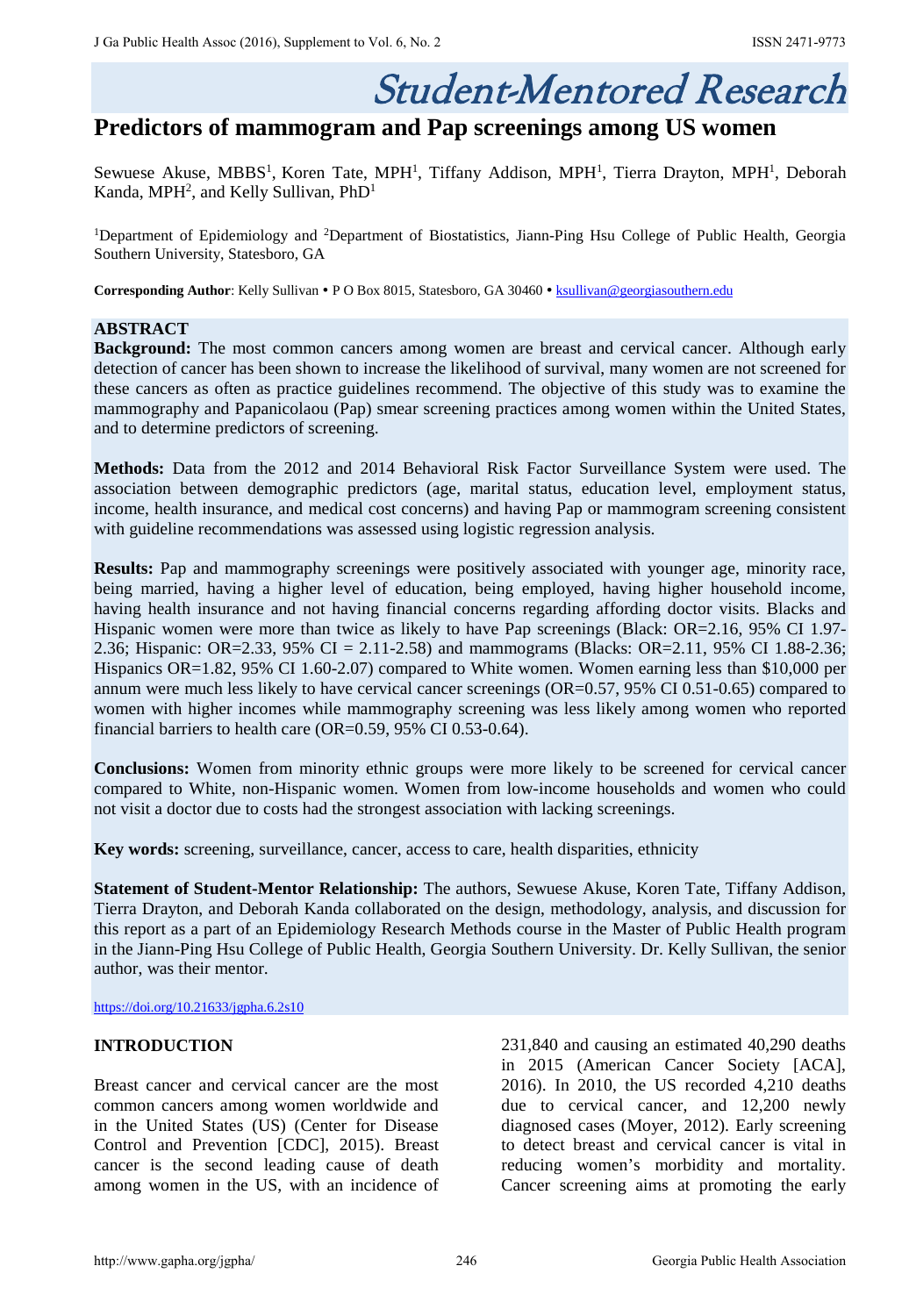detection and thus early presentation and treatment of malignancies (Pandey, 2014).

For both breast and cervical cancers, screening has been shown to be one of the modalities which have effectively reduced death rates from these diseases (Pandey, 2014). Numerous factors contribute to whether or not women receive screening services. These include education, socioeconomic status, access to facilities, health insurance, and health outcomes (Coughlin, King, Richards, & Ekwueme, 2006). These differences can play crucial roles in the use of preventive services for breast and cervical cancer. The purpose of this study was to examine the mammography and Papanicolaou smear screening practices among women within the United States, and to determine predictors of screening meeting the recommended guidelines.

# **METHODS**

# **Setting**

This study utilized data from the 2012 and 2014 Behavioral Risk Factor Surveillance System (BRFSS) to assess predictors of mammography and Pap screening. The BRFSS is a national telephone survey within the US that gathers health-related state data (Behavioral Risk Factor Surveillance System [BRFSS], 2015). Women's health is assessed by BRFSS during even numbered years and includes questions relating to mammogram and Pap screenings.

# **Institutional Review Board Approval**

The current analysis was reviewed by the authors' Institutional Review Board and received exempt status.

# **Participants**

The BRFSS used Standardized questionnaires to collect demographic and health-related information (BRFSS, 2015). Participants in this analysis included women who were interviewed during the BRFSS 2012 and 2014 telephone survey. The BRFSS asks women if they have ever had a mammogram and if they have ever had a Pap test. Those who responded affirmatively were asked how long ago their last mammogram or Pap test took place. All women aged 18 years or older who provided valid answers to the Pap questions were included in the analysis. Responses that were refused/blank and "don't know/not sure" were excluded from the analysis. Women aged 45 years or older who provided valid answers to the mammogram

questions were included in the analysis of mammography predictors.

#### **Assessments**

#### *Mammogram and Pap Screening*

American College of Obstetricians and Gynecologist (ACOG) guidelines were used in assessing adequacy of mammography and pap screening. The ACOG recommends women aged 21-29 years have a Pap test every 3 years and women aged 30-65 years to have a Pap test and HPV (Human Papilloma Virus) test every 5 years ("Practice Advisory: Breast Cancer Screening - ACOG," 2016). Annual mammography screening is recommended for women aged 40-49 years and biennial screening for women aged 50-74 years; evidence is insufficient regarding the effectiveness of screening in women 75 years and older ("Cervical Cancer Screening - ACOG", 2016). The previous 2003 cervical cancer guidelines recommended annual Pap test screening starting three years after a woman becomes sexually active for the first time, yet no later than age 21 (American College of Obstetricians and Gynecologists [ACOG], 2003). In order to better compare the present results with previously published work, the 2003 guidelines were used for this analysis. Due to the age groupings used by BRFSS, women aged 40-44 were excluded from the mammography analysis because they were combined with younger women in the data. Women's reports of the time since their last Pap and mammogram screenings, if done, was coded to indicate if it was compliant with the guidelines or not. Women who reported never having a Pap or mammogram were considered not meeting guideline recommendations for screening.

# *Predicting variables*

Age was reported in six pre-determined categories: 18-24 years, 25-34 years, 35-44 years, 45-54 years, 55-64 years, and 65-99 years. Race was classified as "White (non-Hispanic)", "Black (non-Hispanic)", "Hispanic" and "Other". The "Other" race group included Asians and American Indians/Alaskan Natives. Level of education was categorized as less than high school graduate, high school graduate or equivalent, some college education, or college graduate (4 years or more). Income categories were based on total household annual income and included less than \$10,000, \$10,000-  $\langle $15,000, \quad $15,000 - \$20,000, \quad $20,000 \langle $25,000, \quad $25,000 - $35,000, \quad $35,000 - $$ <\$50,000, \$50,000-<\$75,000 and greater than or equal to \$75,000. Employment status was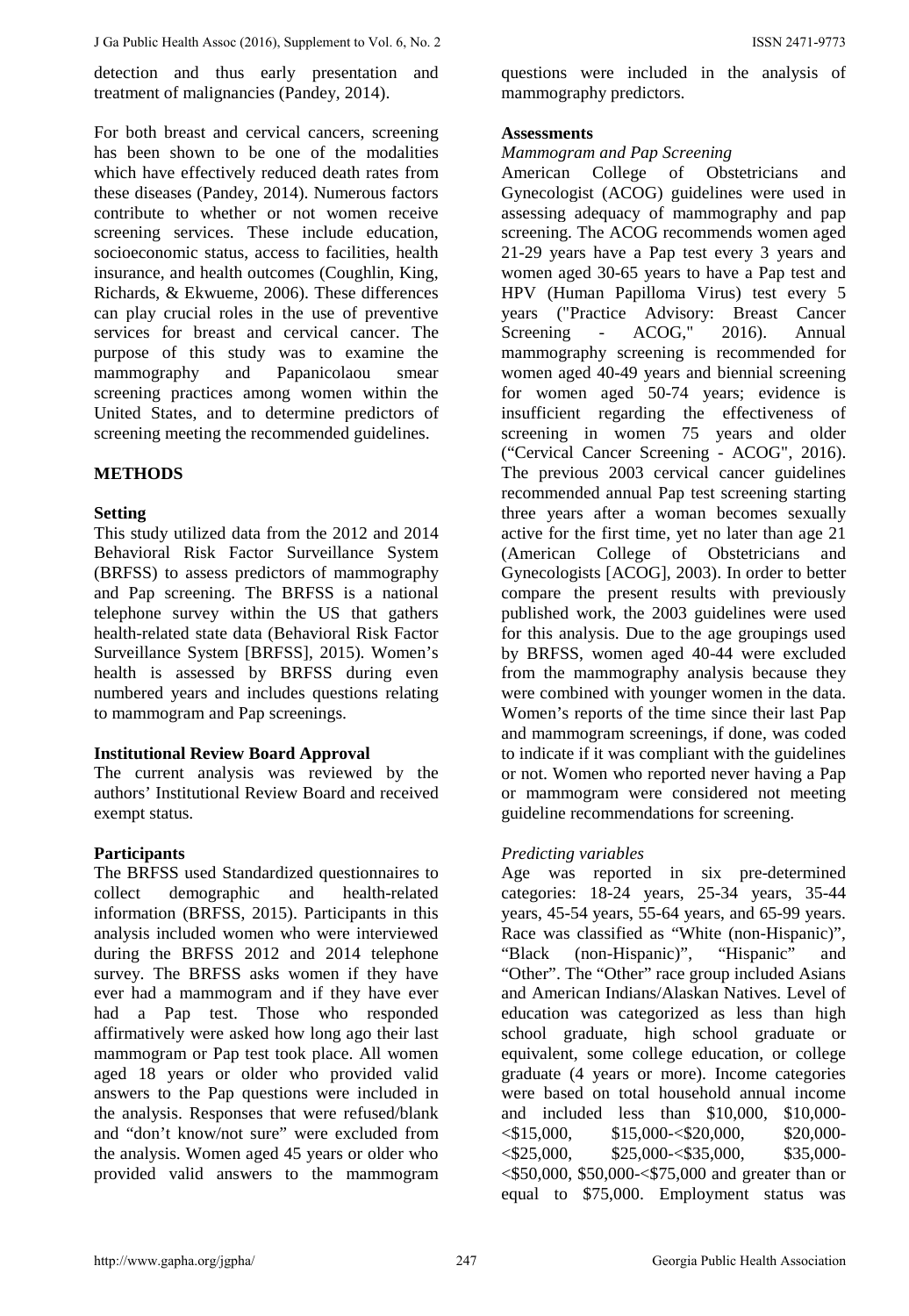categorized as employed (employed for wages and self-employed) or unemployed (out of work, a homemaker, a student, retired or unable to work). Marital status was divided into married (defined as married or a member of an unmarried couple) and not married (including those divorced, widowed, separated and never married). Additional covariates included selfreported answers to having concerns regarding medical costs and having health insurance.

#### **Statistical Analysis**

Bivariate associations between each predictor variable (age, marital status, education level, employment status, income, health insurance, and medical cost concerns) and the outcome variable (having Pap or mammogram screening consistent with guideline recommendations) were assessed through frequency distributions and chi-square tests. Estimates of odds ratio of timely mammogram and Pap screenings were calculated using logistic regression models. Separate models were constructed to measure the

associations for Pap screening and mammography. Analyses were conducted using SAS software version 9.4 and incorporated survey weighting procedures (BRFSS, 2015). A *p* value of <.05 (two-sided) was established as the threshold for statistical significance.

# **RESULTS**

A total of 196,356 women were included in the Pap screening group and 147,706 women were included in the mammography group (Table 1). The majority of women were within guidelines for Pap screening (N=138,235 (70.4%)). Similarly, the majority of women were within guidelines for mammography screening (N=116,899 (79.1%)). Specific demographic characteristics are shown in Table 1. In bivariate analyses, Pap and mammography screening were associated with age, race, marital status, education, employment, income, health insurance and concerns about medical expenses.

|                                   | Papanicolaou (Pap) test     |                   |                     | <b>Mammography</b> |                   |           |  |
|-----------------------------------|-----------------------------|-------------------|---------------------|--------------------|-------------------|-----------|--|
|                                   | Within<br><b>Not Within</b> |                   | Within<br>$p$ value |                    | <b>Not Within</b> | $p$ value |  |
|                                   | <b>Guidelines</b>           | <b>Guidelines</b> |                     | <b>Guidelines</b>  | <b>Guidelines</b> |           |  |
|                                   | $(N=138,235)$               | $(N=58,121)$      |                     | $(N=116,899)$      | $(N=30,807)$      |           |  |
|                                   | N(%)                        | N(%)              |                     | N(%)               | $N($ % $)$        |           |  |
| Age Group (years)                 |                             |                   |                     |                    |                   |           |  |
| 18-24                             | 4,771 (3%)                  | $211 (\le 1\%)$   | $-.001$             | n/a                | n/a               | < .001    |  |
| 25-34                             | 17,296 (13%)                | 1,537 (3%)        |                     | n/a                | n/a               |           |  |
| 35-44                             | 22,250 (16%)                | 3,348 (6%)        |                     | n/a                | n/a               |           |  |
| 45-54                             | 28,506 (21%)                | 7,046 (12%)       |                     | 26,931 (23%)       | 6,735 (22%)       |           |  |
| 55-64                             | 33,952 (25%)                | 12,956 (22%)      |                     | 37,484 (32%)       | 9,003 (29%)       |           |  |
| 65-99                             | 31,460 (23%)                | 33,023 (57%)      |                     | 52,484 (45%)       | 15,069 (49%)      |           |  |
| Race                              |                             |                   |                     |                    |                   |           |  |
| White, non-Hispanic 103,808 (75%) |                             | 49,432 (85%)      | < .001              | 93,828 (80%)       | 25,884 (84%)      | < .001    |  |
| Black, non-Hispanic               | 12,428 (9%)                 | 2,997 (5%)        |                     | 9,660(8%)          | 1,571 (5%)        |           |  |
| Hispanic                          | 13,931 (10%)                | 3,018(5%)         |                     | 8,179 (7%)         | 1,756(6%)         |           |  |
| Other                             | 8,068 (6%)                  | 2,674 (5%)        |                     | 5,232 (4%)         | 1,596 (5%)        |           |  |
| <b>Marital Status</b>             |                             |                   |                     |                    |                   |           |  |
| Married                           | 82,027 (59%)                | 25776 (44%)       | < .001              | 62,943(54%)        | 13,285 (43%)      | < .001    |  |
| Not Married                       | 56,208 (41%)                | 32345 (56%)       |                     | 53,956(46%)        | 17,523 (57%)      |           |  |
| <b>Education</b>                  |                             |                   |                     |                    |                   |           |  |
| $\langle$ HS Graduate             | 8,465 (6%)                  | 4,998 (9%)        | < .001              | 7,781 (7%)         | 2,819 (9%)        | < .001    |  |
| <b>HS</b> Graduate                | 32,869 (24%)                | 19,139 (33%)      |                     | 32,786 (28%)       | 9,913 (32%)       |           |  |
| Some College                      | 38,977 (28%)                | 17,812 (31%)      |                     | 33,102 (28%)       | 9,089 (30%)       |           |  |
| College                           | 57,924 (42%)                | 16,172 (28%)      |                     | 43,230 (37%)       | 8,986 (29%)       |           |  |
| <b>Employment</b>                 |                             |                   |                     |                    |                   |           |  |
| Employed                          | 67,130 (49%)                | 14,701 (25%)      | < .001              | 41,297 (35%)       | 8,869 (29%)       | < .001    |  |
| Not Employed                      | 71,105 (51%)                | 43,420 (75%)      |                     | 75,602 (65%)       | 21,938 (71%)      |           |  |
| <b>Income</b>                     |                             |                   |                     |                    |                   |           |  |
| $<$ \$10,000                      | 8,012(6%)                   | 4,013 (7%)        | < .001              | 6,285(5%)          | 2,400 (8%)        | < .001    |  |

**Table 1. Participant Demographics in BRFSS Study on Cancer Screening**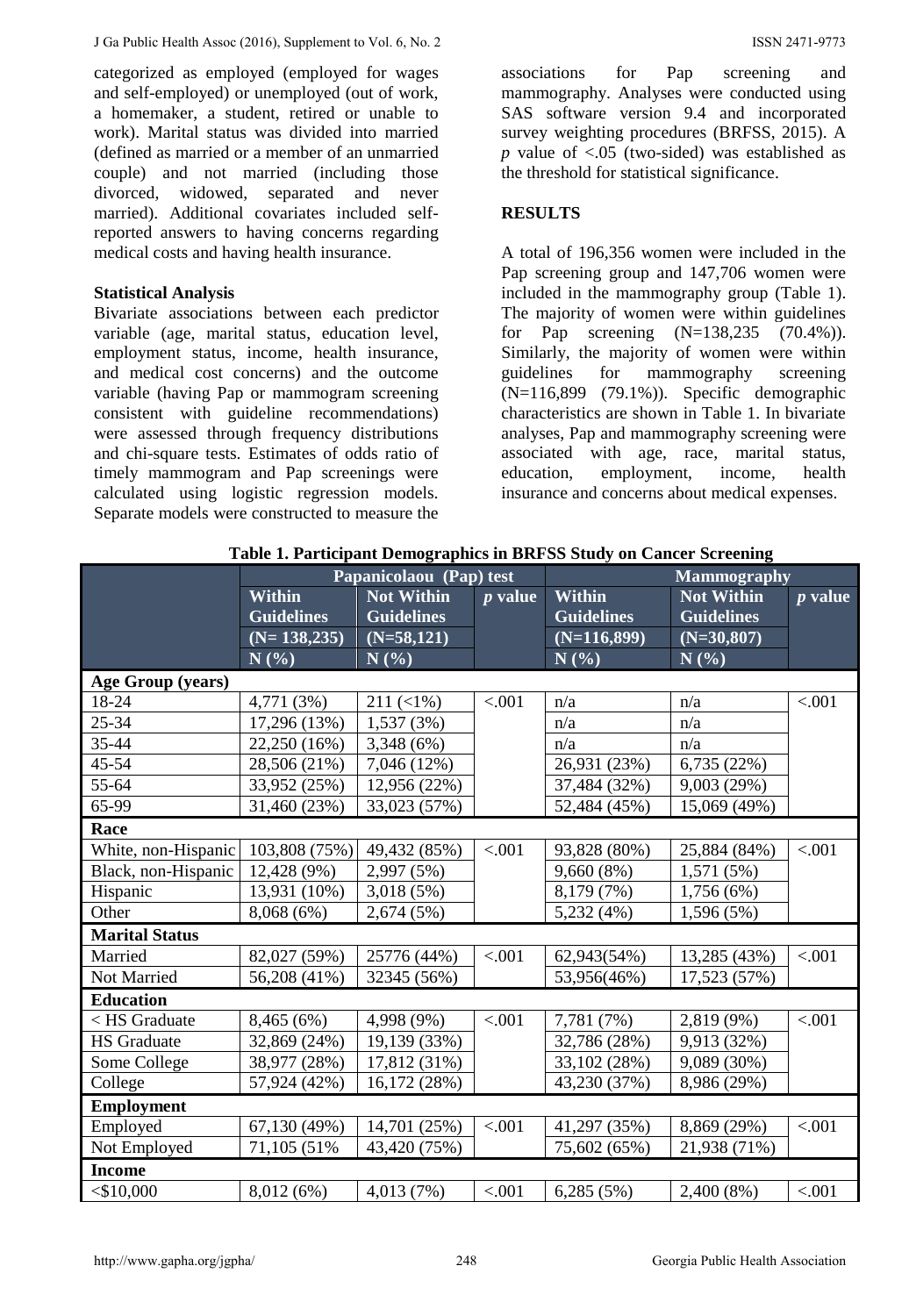|                                  | Papanicolaou (Pap) test |                   |                | <b>Mammography</b> |                   |                |  |
|----------------------------------|-------------------------|-------------------|----------------|--------------------|-------------------|----------------|--|
|                                  | Within                  | <b>Not Within</b> | <i>p</i> value | Within             | <b>Not Within</b> | <i>p</i> value |  |
|                                  | <b>Guidelines</b>       | <b>Guidelines</b> |                | <b>Guidelines</b>  | <b>Guidelines</b> |                |  |
|                                  | $(N=138,235)$           | $(N=58,121)$      |                | $(N=116,899)$      | $(N=30,807)$      |                |  |
|                                  | $N(\%)$                 | N(%)              |                | N(%)               | N(%)              |                |  |
| \$10,000 < \$15,000              | 7,447 (5%)              | 5,235 (9%)        |                | 7,167(6%)          | 2,959 (10%)       |                |  |
| \$15,000 < \$20,000              | 9,831 (7%)              | $6,484(11\%)$     |                | 9,163(8%)          | 3,591 (12%)       |                |  |
| \$20,000 < \$25,000              | 11,745 (9%)             | 7,917 (14%)       |                | 11,355 (10%)       | 4,105 (13%)       |                |  |
| \$25,000 < \$35,000              | 14,278 (10%)            | 8,557 (15%)       |                | 13,906 (12%)       | 4,215 (14%)       |                |  |
| \$35,000 < \$50,000              | 19,640 (14%)            | 8,906 (15%)       |                | 17,672 (15%)       | 4,277 (14%)       |                |  |
| \$50,000 < \$75,000              | 22,755 (17%)            | 7,661 (13%)       |                | 18,923 (16%)       | 3,880 (13%)       |                |  |
| $\geq$ \$75,000                  | 44,527 (32%)            | 9,348 (16%)       |                | 32,428 (28%)       | 5,380 (17%)       |                |  |
| <b>Insurance</b>                 |                         |                   |                |                    |                   |                |  |
| Yes                              | 129,499 (94%)           | 53,461 (92%)      | < 0.001        | 113,436 (97%)      | 28,006 (91%)      | < 0.001        |  |
| N <sub>0</sub>                   | 8,736 (6%)              | 4,660(8%)         |                | 3,463(3%)          | 2,801 (9%)        |                |  |
| Could not see doctor due to cost |                         |                   |                |                    |                   |                |  |
| Yes                              | 15,886 (12%)            | 7,552 (13%)       | < 0.001        | 9,138 (8%)         | 4,765 (15%)       | < 0.001        |  |
| N <sub>0</sub>                   | 122,349 (88%)           | 50,569 (87%)      |                | 107,761 (92%)      | 26,042 (85%)      |                |  |

*Note:* N (%) reported for all categories. Percentages may not total 100% due to rounding.

# *Pap Screening Predictors*

The results of logistic regression analysis are shown in Table 2. After adjusting for other covariates, the odds of a 25-34 year old having Pap screening within the recommended guidelines was about half that of someone aged 18 to 24 years (OR=0.46, 95% CI 0.36-0.58). The odds of screening was two times higher among the Black, non-Hispanic women compared to White, non-Hispanic participants

(OR = 2.16, 95% CI = 1.97-2.36). Pap screening was inversely associated with being unmarried, having less than a college education, being unemployed, having lower annual household income, and not seeing a doctor due to financial concerns. Participants with insurance were 2.11  $(95\% \text{ CI} = 1.92 - 2.31)$  times as likely to have had a Pap screening within the recommended time frame as those without insurance.

| Table 2. Odds of Screening (Adjusted*) for Cervical Cancer (Pap Test) and Breast Cancer |
|-----------------------------------------------------------------------------------------|
| (Mammography) among US Women Using Logistic Regression                                  |

|                          | Papanicolaou (Pap) test |                                             | <b>Mammography</b> |                                             |  |
|--------------------------|-------------------------|---------------------------------------------|--------------------|---------------------------------------------|--|
|                          | <b>Odds Ratio</b>       | 95%<br><b>Confidence</b><br><b>Interval</b> | <b>Odds Ratio</b>  | 95%<br><b>Confidence</b><br><b>Interval</b> |  |
| <b>Age Group (years)</b> |                         |                                             |                    |                                             |  |
| 18-24                    | Ref                     |                                             | n/a                | n/a                                         |  |
| 25-34                    | 0.46                    | $(0.36 - 0.58)$                             | n/a                | n/a                                         |  |
| 35-44                    | 0.22                    | $(0.18 - 0.28)$                             | n/a                | n/a                                         |  |
| 45-54                    | 0.15                    | $(0.12 - 0.18)$                             | Ref                |                                             |  |
| 55-64                    | 0.09                    | $(0.07 - 0.11)$                             | 1.00               | $(0.93 - 1.08)$                             |  |
| 65-99                    | 0.04                    | $(0.03 - 0.05)$                             | 0.92               | $(0.85 - 1.00)$                             |  |
| Race                     |                         |                                             |                    |                                             |  |
| Black, non-Hispanic      | 2.16                    | $(1.97 - 2.36)$                             | 2.11               | $(1.88 - 2.36)$                             |  |
| Hispanic                 | 2.33                    | $(2.11 - 2.58)$                             | 1.82               | $(1.60 - 2.07)$                             |  |
| Other                    | 1.20                    | $(1.04 - 1.40)$                             | 1.04               | $(0.88 - 1.22)$                             |  |
| White, non-Hispanic      | Ref                     |                                             | Ref                |                                             |  |
| <b>Marital Status</b>    |                         |                                             |                    |                                             |  |
| Not Married              | 0.84                    | $(0.79 - 0.88)$                             | 0.80               | $(0.75 - 0.85)$                             |  |
| Married                  | Ref                     |                                             | Ref                |                                             |  |
| <b>Education</b>         |                         |                                             |                    |                                             |  |
| $\langle$ HS Graduate    | 0.75                    | $(0.67 - 0.83)$                             | 0.89               | $(0.79 - 1.00)$                             |  |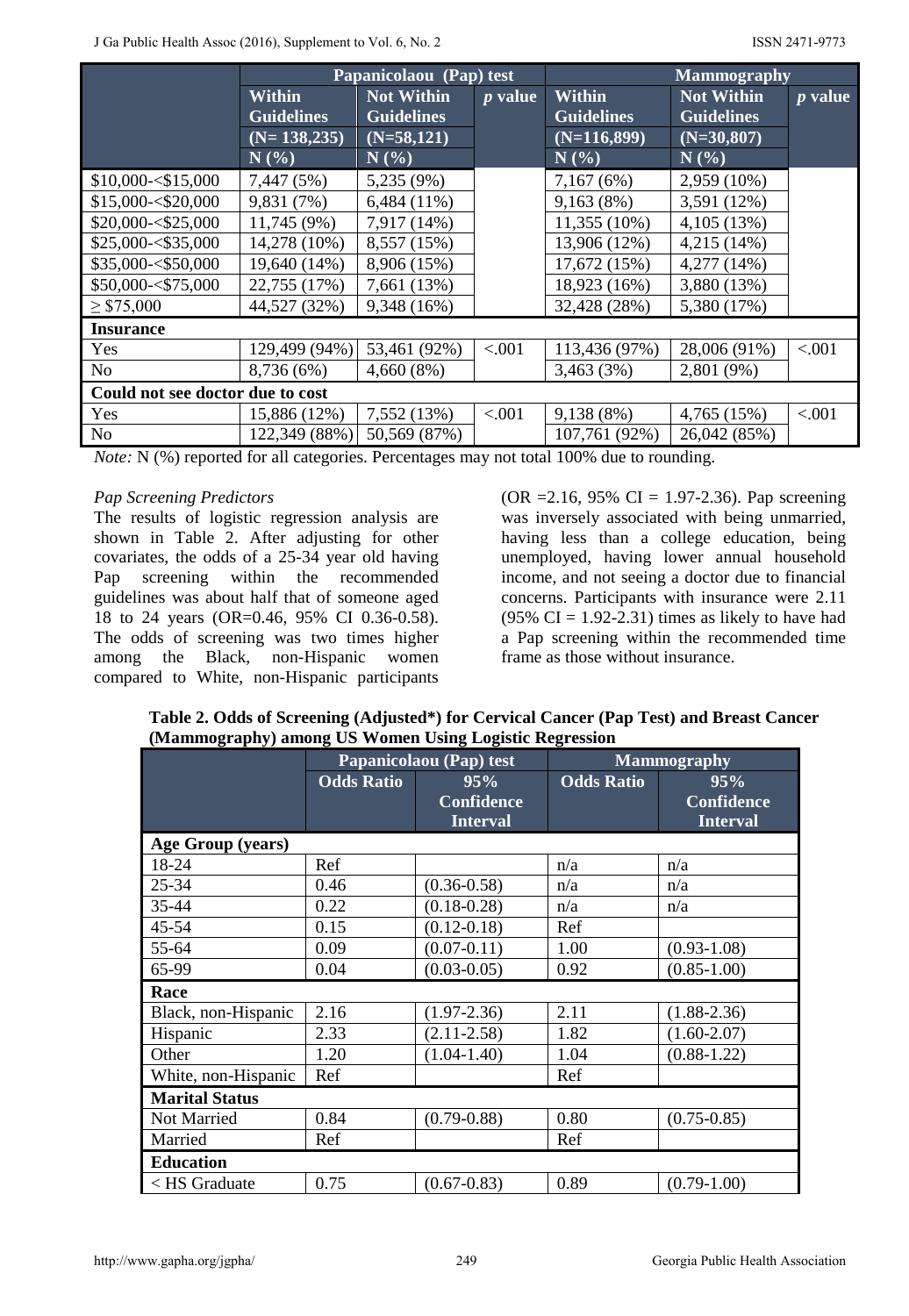| <b>HS</b> Graduate               | 0.76 | $(0.71 - 0.81)$ | 0.92 | $(0.85 - 0.99)$ |  |  |
|----------------------------------|------|-----------------|------|-----------------|--|--|
| Some College                     | 0.77 | $(0.73 - 0.82)$ | 0.92 | $(0.86 - 0.99)$ |  |  |
| College                          | Ref  |                 | Ref  |                 |  |  |
| <b>Employment</b>                |      |                 |      |                 |  |  |
| Not Employed                     | 0.79 | $(0.75 - 0.84)$ | 0.88 | $(0.82 - 0.95)$ |  |  |
| Employed                         | Ref  |                 | Ref  |                 |  |  |
| <b>Income</b>                    |      |                 |      |                 |  |  |
| $<$ \$10,000                     | 0.57 | $(0.51 - 0.65)$ | 0.72 | $(0.62 - 0.84)$ |  |  |
| \$10,000 < \$15,000              | 0.56 | $(0.50 - 0.63)$ | 0.64 | $(0.55 - 0.73)$ |  |  |
| \$15,000 < \$20,000              | 0.58 | $(0.52 - 0.65)$ | 0.62 | $(0.54 - 0.70)$ |  |  |
| \$20,000 < \$25,000              | 0.59 | $(0.54 - 0.66)$ | 0.70 | $(0.62 - 0.78)$ |  |  |
| \$25,000 < \$35,000              | 0.60 | $(0.55 - 0.66)$ | 0.71 | $(0.63 - 0.80)$ |  |  |
| \$35,000-<\$50,000               | 0.70 | $(0.65 - 0.76)$ | 0.86 | $(0.78 - 0.95)$ |  |  |
| \$50,000-<\$75,000               | 0.78 | $(0.71 - 0.84)$ | 1.01 | $(0.91 - 1.11)$ |  |  |
| $\geq$ \$75,000                  | Ref  |                 | Ref  |                 |  |  |
| <b>Insurance</b>                 |      |                 |      |                 |  |  |
| Yes                              | 2.11 | $(1.92 - 2.31)$ | 2.56 | $(2.26 - 2.90)$ |  |  |
| No                               | Ref  |                 | Ref  |                 |  |  |
| Could not see doctor due to cost |      |                 |      |                 |  |  |
| Yes                              | 0.66 | $(0.61 - 0.71)$ | 0.59 | $(0.53 - 0.64)$ |  |  |
| N <sub>o</sub>                   | Ref  |                 | Ref  |                 |  |  |

\*All ORs are adjusted for other variables listed in table. Ref= Reference group

# *Mammography Screening Predictors*

Mammography was more than twice as likely to occur within the recommended time frame among Black, non-Hispanics and among Hispanics compared to White, non-Hispanics (for Black participants OR=2.11, 95% CI =  $1.88$ -2.36; Hispanic participants OR=1.82, 95% CI =  $1.60 - 2.07$ ). Similar to Pap screenings, the odds of mammography were lower among women who were un-married, had less than a college education, were unemployed, had a lower household income, and had financial concerns that prevented doctor's visits. Women with health insurance were more than twice as likely to have mammograms within guidelines  $(OR=2.56, 95\% \text{ CI} = 2.26 - 2.90).$ 

# **DISCUSSION**

These findings provide an understanding of the predictors of Pap and mammogram screenings among US women. Pap screening practices within guidelines were more likely among Hispanic and Black non-Hispanic women in comparison to White, non-Hispanic women, whereas mammogram screening practices within guidelines were higher among Black, non-Hispanics in comparison to the same reference population. This may reflect positive attitudes towards cancer screening among minority groups leading to greater screening practices. Possible

strategies to boost awareness can be set in place among White non-Hispanic women to optimize their chances of screening. These results are similar to screening practices among Georgian women: 84% of Blacks and Hispanics with health insurance had been screened for breast cancer within two years compared to 81% of White, non-Hispanic women with health insurance (Georgia Department of Public Health, 2015). There was a slight change noticed with pap screenings: 93% of Blacks, 92% of White, non-Hispanics and 89% of Hispanic women with health insurance had been screened for cervical cancer within two years (Georgia Department of Public Health, 2016).

Women who were concerned about paying for medical expenses were less likely to receive these screenings. Having a lower household income was also found to be more detrimental to Pap screening odds for women. Household income, as well as the presence of health insurance, are influential predictors of screening behavior as these are directly related to the costs of screening services. Previous studies have shown that women from high-income homes or with health insurance had an increased incidence of breast and cervical cancer screening (Meyer et al, 2016). Among women in Georgia, only 40% of White non-Hispanic women and 57% of Blacks without health insurance had been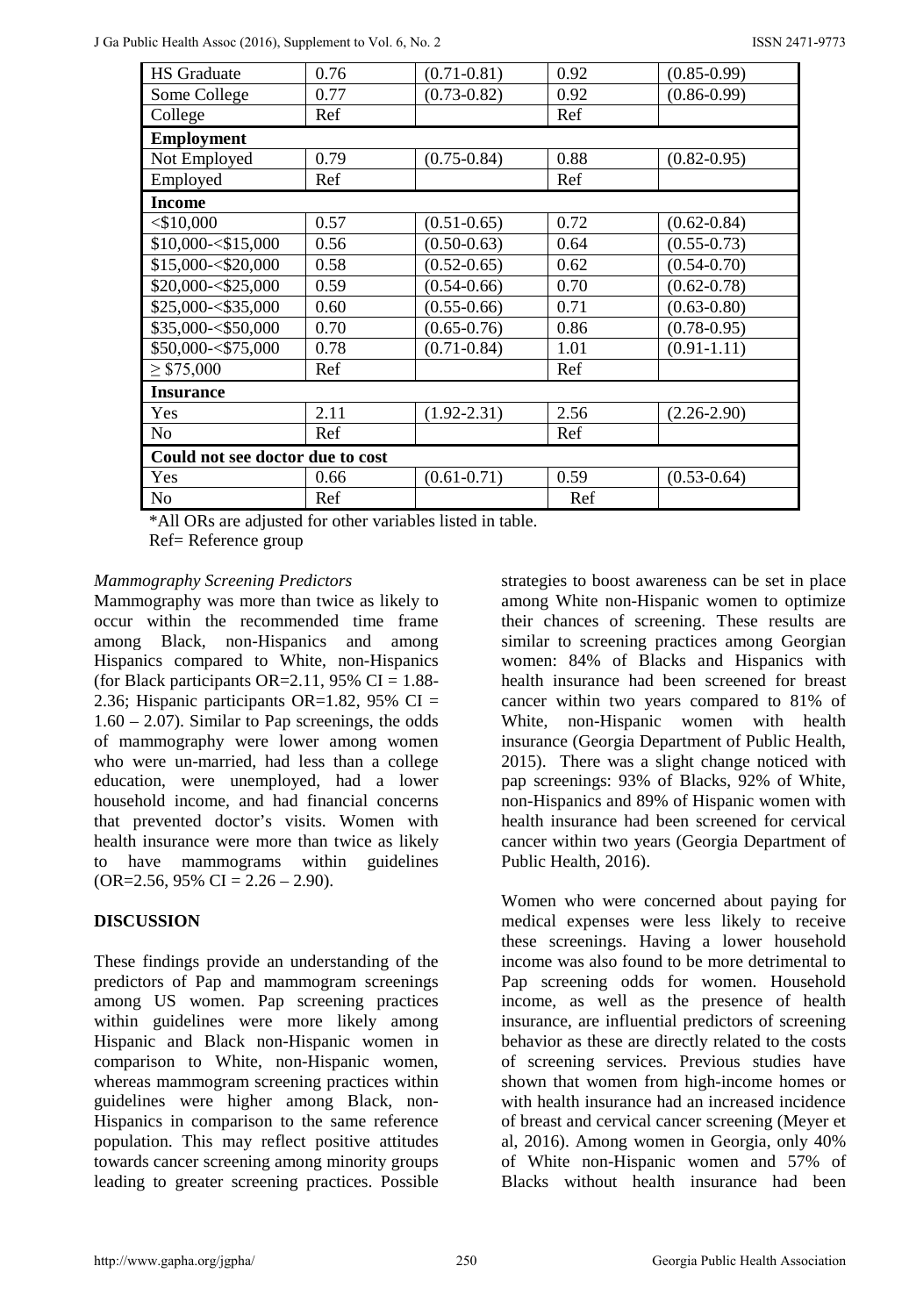screened for breast cancer (Georgia Department of Public Health, 2015). For pap tests among the uninsured in Georgia, 81% of Blacks and 68% of White, non-Hispanics had had a pap test within three years. There was no recorded data for uninsured Hispanic women (Georgia Department of Public Health, 2016).

It is also recorded that women in states without Medicaid expansion were found to be less likely to be screened for both breast and cervical cancer (Akinyemiju et al., 2016; Choi et al., 2015; Ku et al., 2016; Sabik et al., 2015).

Women from low-income families would benefit from policies focused on providing screening services for those not able to afford the expenses incurred. Programs such as the National Breast and Cervical Cancer Early Detection Program (NBCCEDP) which provides breast and cervical cancer screenings to low-income, uninsured, and underserved women (CDC, 2016) are likely to improve screening availability to these women. In the state of Georgia, the Breast and Cervical Cancer Program (BCCP) provides access to screening facilities for residents in all counties who are uninsured (Adams et al., 2015). These programs thus help to reach out to women who otherwise would not have had the resources to seek medical care early on.

Age, race, marital status, education, employment, income, insurance, and financial concerns regarding doctor visits were independently significantly associated with both Pap and mammogram screening practices. These findings are consistent with previous studies which found these factors to be associated with Pap and mammogram screening (CDC, 2012; ACA, 2016; BRFSS, 2015; "Cervical Cancer Screening, 2014; ACOG, 2003; Ives et al., 1996; Coughlin et al., 2008; Stanley et al., 2014; CDC, 2016).

The odds for being screened decreased as the age of the participants increased. Women in older age groups may be less concerned with reproductive health issues as their rate of fertility drops and hence may not seek screening for complemental gynecological conditions. Not being married was also associated with a reduced likelihood of mammography and Pap screenings. This may be due to the possible absence of emotional support from a spouse which could encourage women to go for regular screening or could reflect contraceptive practices in this group. Further research is needed to better

understand the observed associations between these factors and screening practices.

The sociodemographic factors of younger age, being married, having a college education, being employed, living above poverty, and being able to see a doctor regardless of financial concerns contribute to the likelihood of being screened. These associations have also been found in other studies (Ives et al., 1996; Coughlin et al., 2008; Stanley et al., 2014; Kirkman-Liff & Kronenfeld, 1992; Benjamins et al., 2004; Jennings-Dozier & Lawrence, 2000; Coughlin et al., 2006; Millon-Underwood & Kelber, 2015; Oran et al., 2008; Jacobs et al., 2014).

The BRFSS is a national survey based on selfreported responses that could be subject to recall bias or information bias if answers were influenced by social desirability. Further, this study is a cross-sectional study which has limited causal inference. In addition, age was categorized into 5-year age groups, as a continuous variable since exact age was not available in of the 2012 and 2014 BRFSS data. This limitation caused some age groups to be included in the data that should have been excluded for evaluation of mammography (e.g. ages 35 to 39). However, a major strength of the BRFSS survey is that it provided a large dataset and a nationwide random sample of subjects. This permits generalizability of our results. The BRFSS also includes both cell phones as well as landline phones which reduce the likelihood of selection bias. The use of a standardized questionnaire and interview procedures reduces the likelihood of differential information bias. Finally, the characteristics we found to be associated with good screening practices were not only statistically significant, but also are clinically meaningful: revealing the importance of positive screening practices in cancer prevention. Future studies should seek to collect data to examine why women did not receive recommended screenings to get an accurate reasoning for limited access to screening or barriers preventing women from getting screened in the appropriate time frame.

# **CONCLUSIONS**

Future studies will be needed to evaluate the effect of the Affordable Care Act on women in low-income areas as well. Although this is likely a helpful change for women who qualify, women who are in states that did not expand Medicaid will not have access to the free screenings and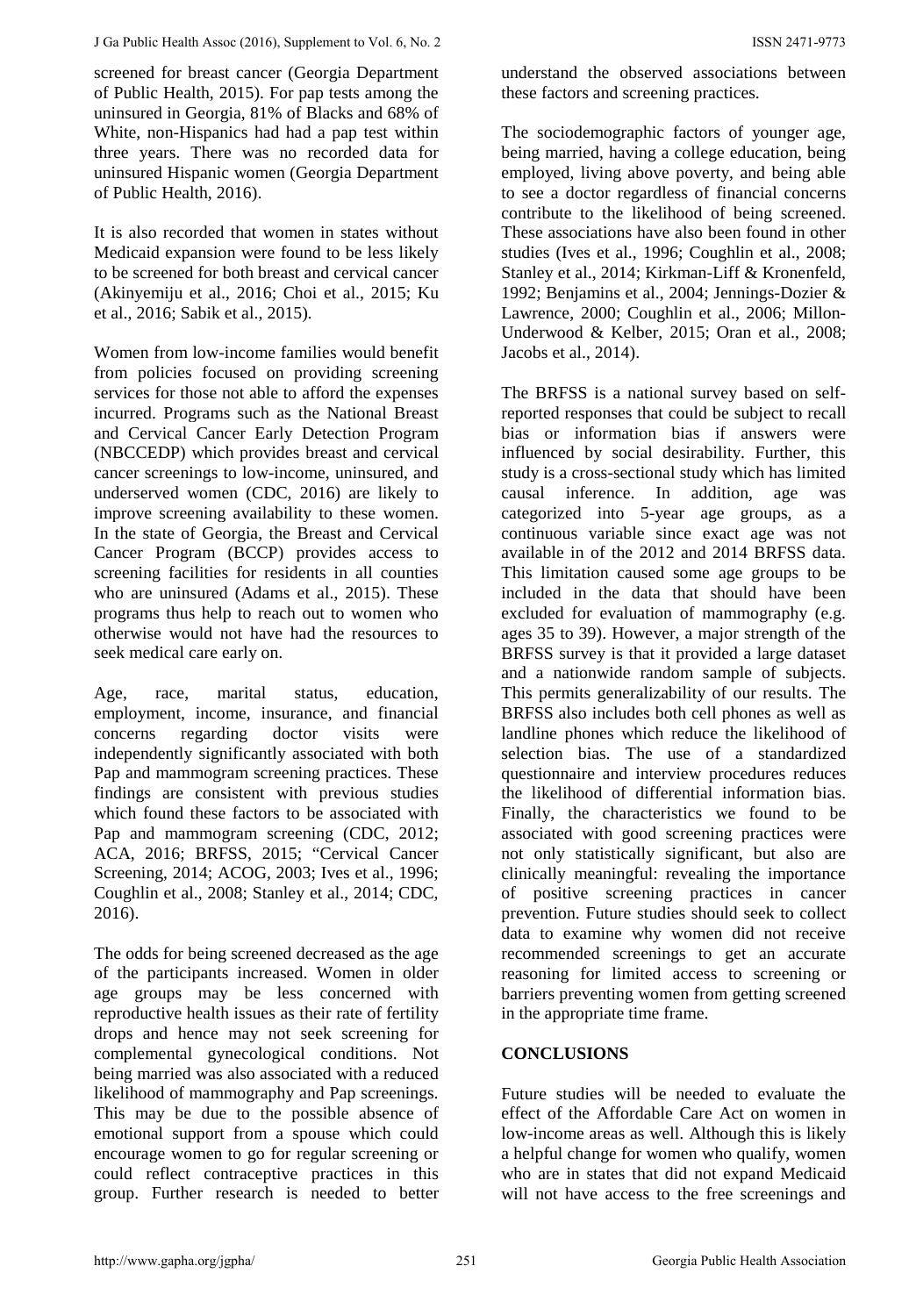will most likely not qualify for the benefits with a Marketplace insurance plan ("Affordable Care Act Rules on Expanding Access to Preventive Services for Women," 2011). Results from this study can guide the development of outreach programs to best target groups of women at highest risk of missing screenings.

#### **References**

Adams, E. K., Bayakly, A. R., Berzen, A. K., Blake, S., Joski, P., Li, C., ... & Sabatino, S. A. (2015). Enhancing screening and early detection among women transitioning to Medicare from the NBCCEDP in Georgia. Cancer Causes & Control, 26(5), 795-803.

Affordable Care Act Rules on Expanding Access to Preventive Services for Women. (2011, July 1). Retrieved November 17, 2015, from [www.hhs.gov/healthcare/facts-and-features/fact](http://www.hhs.gov/healthcare/facts-and-features/fact-sheets/aca-rules-on-expanding-access-to-preventive-services-for-women/)[sheets/aca-rules-on-expanding-access-to](http://www.hhs.gov/healthcare/facts-and-features/fact-sheets/aca-rules-on-expanding-access-to-preventive-services-for-women/)[preventive-services-for-women/](http://www.hhs.gov/healthcare/facts-and-features/fact-sheets/aca-rules-on-expanding-access-to-preventive-services-for-women/)

- Akinyemiju, T., Jha, M., Moore, J. X., & Pisu, M. (2016). Disparities in the prevalence of comorbidities among US adults by state Medicaid expansion status. Preventive medicine, 88, 196- 202.American Cancer Society. (2016). Breast Cancer Facts & Figures | American Cancer Society. Retrieved September 27, 2016, from http://www.cancer.org/research/cancerfactsstatistic s/breast-cancer-facts-figures
- American College of Obstetricians and Gynecologists. (2003). ACOG practice bulletin. Cervical Cytology screening. Number 45, August 2003.*International journal of gynaecology and obstetrics: the official organ of the International Federation of Gynaecology and Obstetrics*, *83*(2), 237.
- Behavioral Risk Factor Surveillance System. (2015). CDC - BRFSS. Retrieved September 15, 2015, from http://www.cdc.gov/brfss/

Benjamins, M. R., Kirby, J. B., & Huie, S. A. B. (2004). County characteristics and racial and ethnic disparities in the use of preventive services. *Preventive medicine*, *39*(4), 704-712.

Center for Disease Control and Prevention. (2015, August 20). CDC - Cancer Statistics - Women. Retrieved from

<http://www.cdc.gov/cancer/dcpc/data/women.htm>

Center for Disease Control and Prevention. (2016, September 9). CDC - About the National Breast and Cervical Cancer Early Detection Program. Retrieved September 22, 2016, from <http://www.cdc.gov/cancer/nbccedp/about.htm>

Cervical Cancer Screening - ACOG. (2016, February). Retrieved from [http://www.acog.org/Patients/FAQs/Cervical-](http://www.acog.org/Patients/FAQs/Cervical-Cancer-Screening)[Cancer-Screening](http://www.acog.org/Patients/FAQs/Cervical-Cancer-Screening)

Choi, S. K., Adams, S. A., Eberth, J. M., Brandt, H. M., Friedman, D. B., Tucker-Seeley, R. D., ... & Hébert, J. R. (2015). Medicaid coverage expansion and implications for cancer disparities. American journal of public health, 105(S5), S706-S712.

Coughlin, S. S., King, J., Richards, T. B., & Ekwueme, D. U. (2006). Cervical cancer screening among women in metropolitan areas of the United States by individual-level and area-based measures of socioeconomic status, 2000 to 2002. *Cancer Epidemiology Biomarkers & Prevention*,*15*(11), 2154-2159.

Coughlin, S. S., Leadbetter, S., Richards, T., & Sabatino, S. A. (2008). Contextual analysis of breast and cervical cancer screening and factors associated with health care access among United States women, 2002.*Social science & medicine*, *66*(2), 260-275.

Georgia Department of Public Health. (2015, June). Breast cancer in Georgia 2007-2011. Retrieved November 1, 2016, from https://dph.georgia.gov/sites/dph.georgia.gov/files/ Breast%20Cancer%20in%20Georgia%2C%202007 -2011.pdf

Georgia Department of Public Health. (2016, June). Cervical cancer in Georgia 2008-2012. Retrieved November 1, 2016, from https://dph.georgia.gov/sites/dph.georgia.gov/files/ Cervical%20Cancer%20in%20Georgia%200812.pd fIves, D. G., Lave, J. R., Traven, N. D., Schulz, R., & Kuller, L. H. (1996). Mammography and pap smear use by older rural women. *Public Health Reports*, *111*(3), 244.

Jacobs, E. A., Rathouz, P. J., Karavolos, K., Everson-Rose, S. A., Janssen, I., Kravitz, H. M., ... & Powell, L. H. (2014). Perceived discrimination is associated with reduced breast and cervical cancer screening: the Study of Women's Health Across the Nation (SWAN). *Journal of Women's Health*, *23*(2), 138-145.

Jennings-Dozier, K., & Lawrence, D. (2000). Sociodemographic predictors of adherence to annual cervical cancer screening in minority women. *Cancer nursing*, *23*(5), 350-356.

Ku, L., Bysshe, T., Steinmetz, E., & Bruen, B. K. (2016). Health Reform, Medicaid Expansions, and Women's Cancer Screening. Women's Health Issues, 26(3), 256-261.

Kirkman-Liff, B., & Kronenfeld, J. J. (1992). Access to cancer screening services for women. *American Journal of Public Health*, *82*(5), 733-735.

Millon-Underwood, S., & Kelber, S. T. (2015). Exploratory Study of Breast Cancer Screening Practices of Urban Women: A Closer Look at Who Is and Is Not Getting Screened. *ABNF Journal*, *26*(2).

Moyer, V. A. (2012). Screening for cervical cancer: US Preventive Services Task Force recommendation statement. *Annals of internal medicine*,*156*(12), 880-891.

Oran, N. T., Can, H. O., Senuzun, F., & Aylaz, R. D. (2008). Health promotion lifestyle and cancer screening behavior: a survey among academician women. *Asian Pac J Cancer Prev*, *9*(3), 515-8.

Practice Advisory: Breast Cancer Screening - ACOG. (2016, May 19). Retrieved from [http://www.acog.org/About-ACOG/News-](http://www.acog.org/About-ACOG/News-Room/Practice-Advisories/Practice-Advisory-Breast-Cancer-Screening)